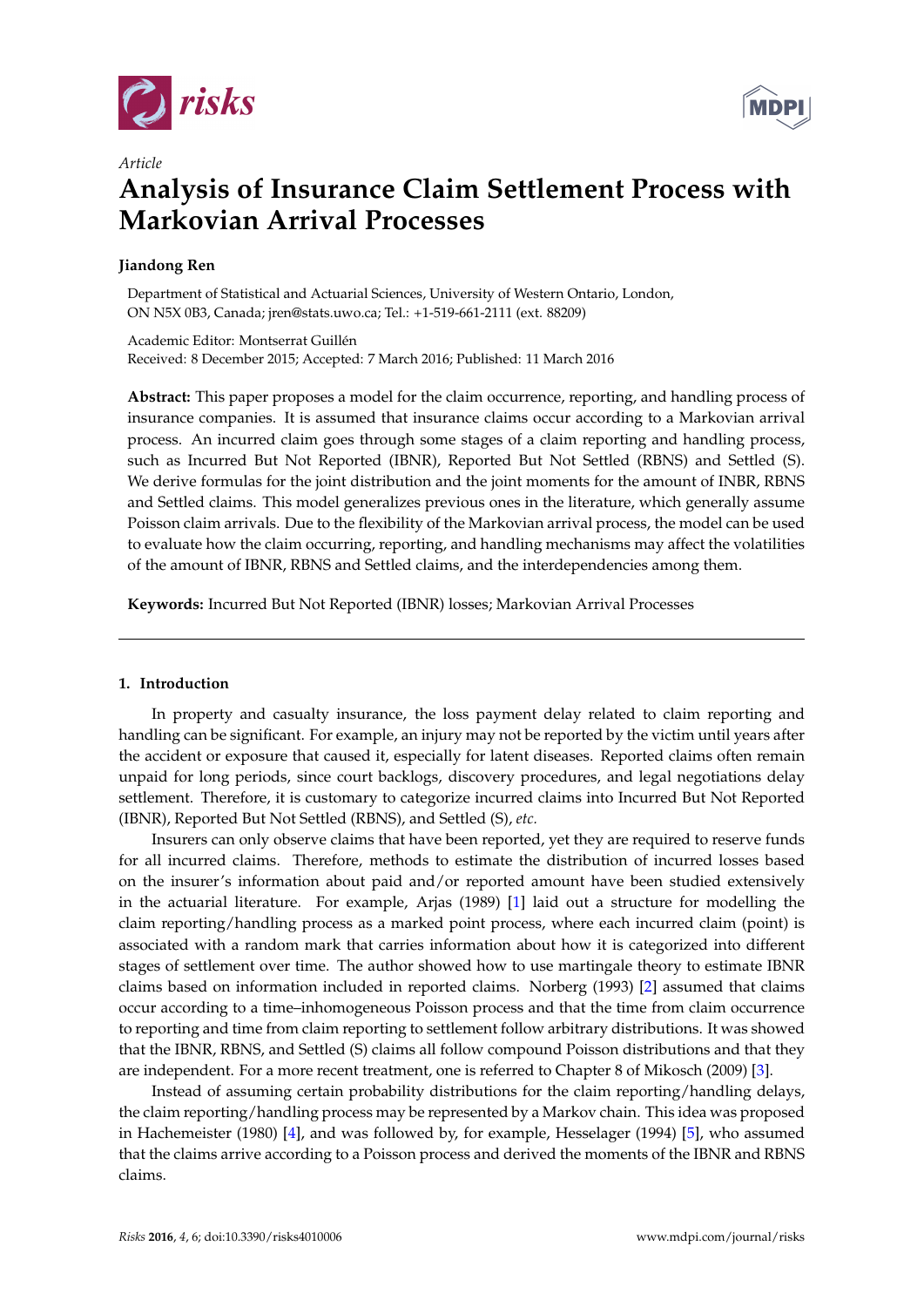claims occur according to a Poisson process, due to the properties of marked Poisson processes, the amount of claims in different settlement stages (such as IBNR, RBNS) are independent - a statement that has not been tested empirically. The purpose of the current paper is not to argue whether the assumption of independencies among the claims in different stages of the settlement process is reasonable or not. Instead, we propose a general model that allows interdependencies among claims in difference stages of the settlement process. As argued in Neuhaus (2004) [\[6\]](#page-9-5), since claim development between two valuation dates comprises two separate types of development: changes in the assessment of reported incurred claims, and reports of new claims that are received by the insurer, it could be advantageous to distinct between the cost of reported claims and the cost of unreported claims in claim reserving. Information on their dependency will be important when aggregating both costs to estimate the variation of the total claim development.

Specifically, we assume that claims occur according to a Markovian arrival process (MAP) (see for example, Asmussen 2003 [\[7\]](#page-9-6)), and that an incurred claim goes through some stages of a claim reporting/handling process according to a Markovian law. We derive formulas for the joint distribution and the joint moments for the amount of INBR, RBNS and Settled claims. Since the MAP is quite general and includes Poisson processes, renewal processes with phase–type inter–arrival times and Markov modulated Poisson processes as special cases, our model may be used to evaluate how different claim occurring/handling processes may affect the volatility of the IBNR, RBNS, and Settled claims and their interdependencies. As an example, in Section 5, we assume that the claim occurrence frequency is influenced by an external environment, which evolves according to a Markov chain, so the claims arrive according to a Markov modulated Poisson process. Using the results developed in Section 3 and 4, we show that in this case the amount of IBNR and RBNS claims are more volatile than in the case when claims arrive according to a homogeneous Poisson process. In addition, the amount of IBNR and RBNS claims are stochastically dependent.

Methodologically, we will follow Willmot (1990) [\[8\]](#page-9-7), which recognized the connections between the distribution of the number of IBNR claims and the number of customers in an infinite server queue, where the service time of the queue is analogous to the time needed to report a claim. This allows us to make use of the results on the distribution of the number of customers in an infinite server queue with Markovian arrivals in the queueing literatures (see for example, Ramaswami and Neuts 1980 [\[9\]](#page-9-8) and Masuyama and Takine 2002 [\[10\]](#page-9-9)).

The remaining parts of this paper are organized as follows. Section 2 introduces the claim occurrence and settlement processes; Section 3 derives an equation that characterizes the joint distribution of the amount of the claims in different stages of the settlement process; Section 4 derives formulas for the joint moments; Section 5 presents numerical examples; Section 6 concludes.

#### **2. The Model**

#### *2.1. The Claim Incurral Process*

We assume that claims occur according to a MAP with representation  $(\gamma, D_0, D_1)$ . That is, let  $J(t)$  be an irreducible continuous time Markov process with  $m < \infty$  states, initial distribution *γ*, intensity matrix **D** =  $(D_{i,j})_{i,j\in 1,2,\dots,m}$ , and limiting distribution *π*. A transition in *J*(*t*) may be accompanied by the occurrence of a claim. As such, the intensity matrix **D** has the decomposition  $D = D_0 + D_1$ , where  $D_0$  is the matrix of intensities of state changes without arrivals and  $D_1$  that of state changes with arrivals. Claims that arrive with the  $i \rightarrow j$  transitions are assumed to have probability distribution function  $F_{ij}$ , density function  $f_{ij}$ , kth moments  $\mu_{ij}^{(k)}$  and moment generating function (mgf)  $f_{ij}^*(s) = \int_0^\infty e^{sx} f_{ij}(x) dx$ . In addition, we let  $\mathbf{D}_f(x)$  denote a matrix with the *ij*th element  $\{{\bf D}_f(x)\}_{ij}=\{{\bf D}_1\}_{ij}f_{ij}(x)$ ; for  $k\geq 1$ , let  ${\bf D}_{\mu,k}$  be a matrix with the *ij*th element  $\{{\bf D}_{\mu,k}\}_{ij}=\{{\bf D}_1\}_{ij}\mu_{ij}^{(k)}$ , let  $\mathbf{D}_f^*(s)$  be a matrix with the *ij*th element  $\{\mathbf{D}_f^*(s)\}_{ij} = \{\mathbf{D}_1\}_{ij} f^*_{ij}(s)$  for  $1 \le i, j \le m$ .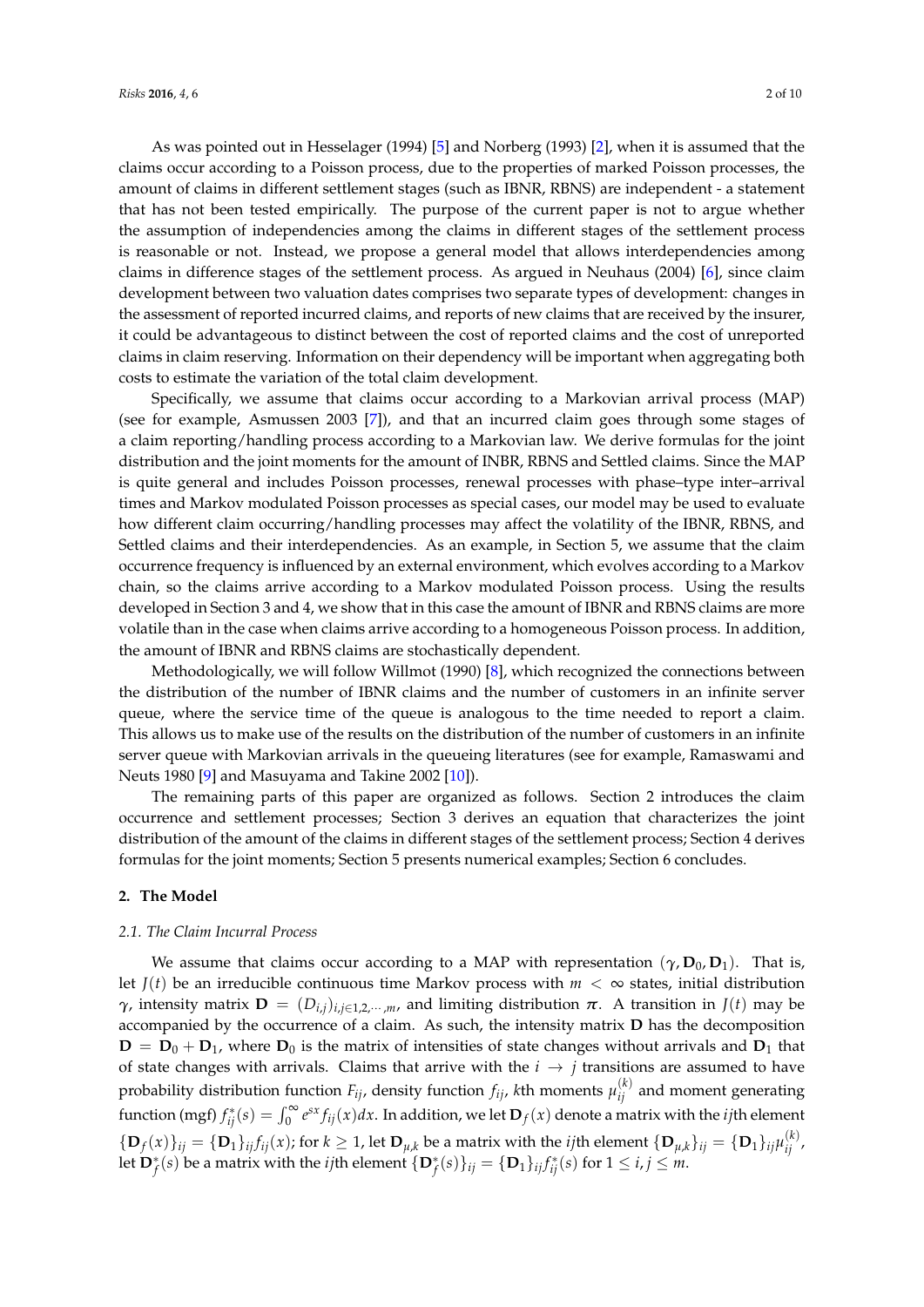#### *2.2. The Claim Reporting and Handling Process*

As in Hesselager (1994) [\[5\]](#page-9-4), the claim reporting and handling process is modelled by a continuous time Markov chain *I*(*t*) with state space  $S = \{0, 1, \dots, K\}$ . Let  $S = S_{IBNR} \cup S_{RBNS} \cup S_S$ , where  $S_{IBNR} = \{1, \dots, K_1\}$ ,  $S_{RBNS} = \{K_1 + 1, \dots, K\}$ , and  $S_S = \{0\}$  denote subsets containing IBNR, RBNS and Settled states respectively. The state 0 is assumed to be absorbing, which means that there is no further development after a claim is settled.

An incurred claim is initially assigned to a state *j* in the set of transient states  $\{1, \dots, K\}$  with probability *β<sup>j</sup>* . The matrix of the rates of transitions among the transient states is denoted by **T** and the vector of rates of transitions from transient states to the absorbing state is denoted by **t**. Then, the total time a claim spends in the claim reporting and handling process follows a phase–type distribution with representation ( $\beta$ , **T**), where  $\beta = {\beta_i}_{i=1,\dots,K}$ .

In fact, the model structure requires that both the claim reporting and the claim handling time follow phase type distributions. Since it is well–known that the family of phase–type distributions is dense in the set of all positive-valued distributions (Asmussen 2003) [\[7\]](#page-9-6), the current model can be used to approximate other models that directly assume certain claim reporting/handling delay distributions.

In addition, the proposed model is quite flexible in that one can add more states into the state space *S* to represent additional features of the claim reporting/handling process. For example, in insurance practice, a settled claim can be reopened. Reopened claims can be included in the model, for example, by introducing a state "pre-settled" in the subset *SRBNS*, where a claim in the "pre-settled" state can move to the state 0 (Settled) with certain probability, but it also may move back to some other state in *SRBNS*, representing a reopened claim.

#### **3. The Joint Distribution of Claims in Different States**

Let  $X(t) = (X_0(t), X_1(t), \dots, X_K(t)), t \ge 0$ , denote the amount of claims incurred during time interval  $(0, t]$  and is at stage  $\{0, 1, \dots, K\}$  of claim reporting/handling process. Let  $\mathbf{G}(\mathbf{x}, t)$  be a matrix of conditional probabilities with the *ij*th element

$$
G_{ij}(\mathbf{x},t) = \mathbb{P}\left[\mathbf{X}(t) \le \mathbf{x}, J(t) = j | J(0) = i\right], i, j = 1, 2, \cdots, m.
$$
 (1)

Let

$$
\mathbf{G}^*(\boldsymbol{\xi},t)=\int e^{\boldsymbol{\xi}\cdot\mathbf{x}(t)}d\mathbf{G}(\mathbf{x},t),
$$

where  $\zeta = {\zeta_0, \zeta_1, \cdots, \zeta_K}$ , be the moment generating function (mgf) of **G**(**x**, *t*).

For  $i \geq 1$ , let  $T_i$  and  $Y_i$  denote the time of occurrence and the size of the *i*th claim respectively. Then we have that

<span id="page-2-0"></span>
$$
\mathbb{E}\left[e^{\xi \cdot \mathbf{x}(t)} \mathbf{1}(T_1 > t, J(t) = j) | J(0) = i\right] = \{e^{\mathbf{D}_0 t}\}_{ij},\tag{2}
$$

where  $1(\cdot)$  denotes an indicator function, which takes value 1 if the argument(s) is true and 0 otherwise.

For  $n \geq 1$ 

<span id="page-2-1"></span>
$$
\mathbb{E}\left[e^{\xi \cdot \mathbf{X}(t)}|N(t) = n, \text{ and for } i = 1, \cdots n, T_i = t_i, Y_i = y_i\right]
$$
\n
$$
= \prod_{i=1}^n \left(\sum_{k=0}^K p_k(t - t_i)e^{\xi_k y_i}\right),
$$
\n(3)

where for  $k = 0, 1, \dots, K$ ,  $p_k(t - t_i)$  is the probability that a claim that occurs at time  $t_i$  is at stage  $k$  of the claim reporting/handling process at time *t*. Because of the assumed Markovian structure of the claim reporting/handling process, for  $k=1,\cdots,K$ ,  $p_k(t-t_i)=\beta e^{T(t-t_i)}\mathbf{e}_k$ , where  $\mathbf{e}_k$  denotes the kth column of an identity matrix, and  $p_0(t - t_i) = 1 - \sum_{k=1}^{K} p_k(t - t_i)$ .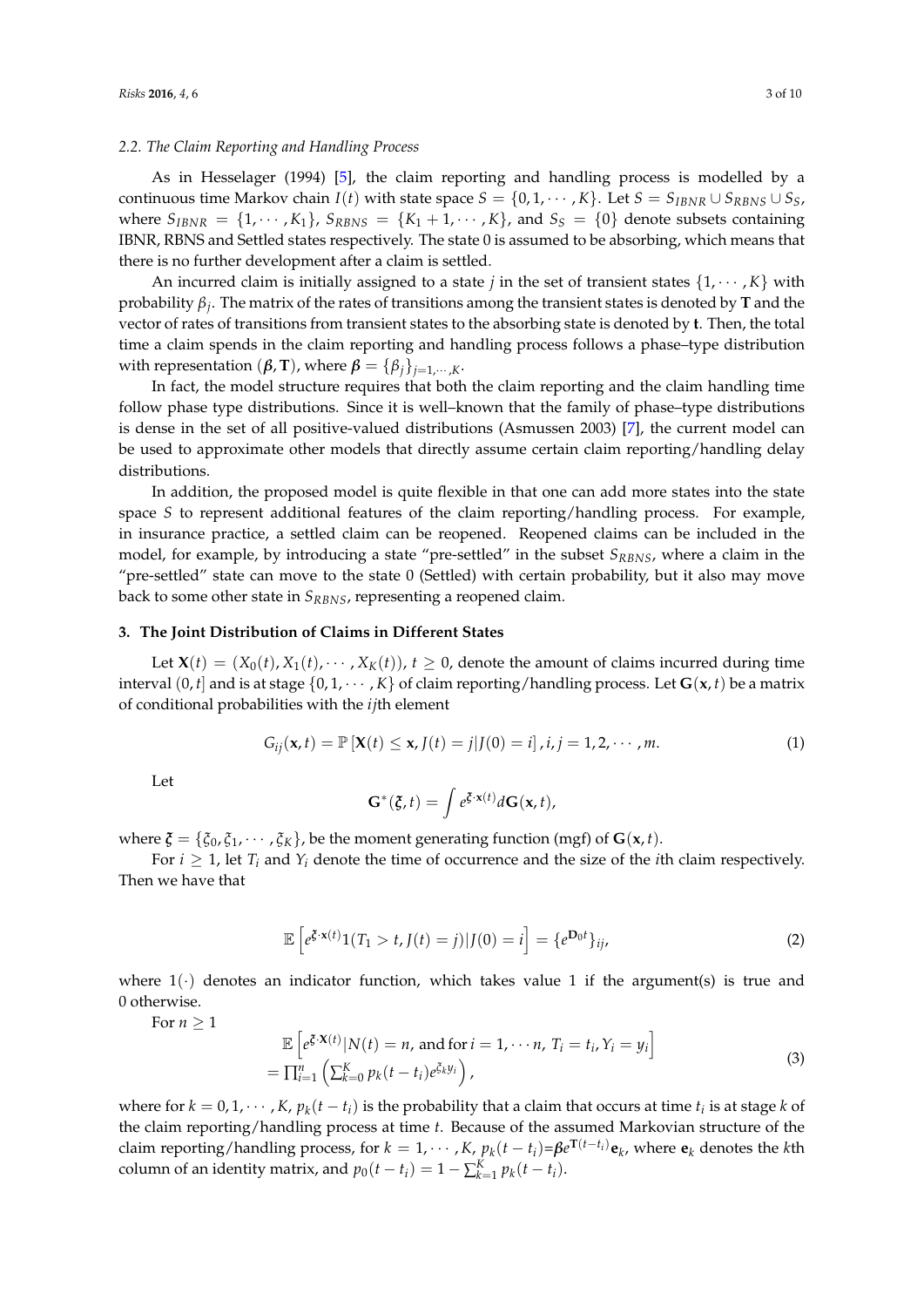It follows by using the law of total probability that

<span id="page-3-0"></span>
$$
\mathbb{E}\left[e^{\xi \cdot \mathbf{X}(t)}\mathbf{1}(T_1 < t, J(t) = j)|J(0) = i\right] \n= \sum_{n=1}^{\infty} \int_0^t dt_1 \int_{t_1}^t dt_2 \cdots \int_{t_{n-1}}^t dt_n \int_0^{\infty} dy_1 \cdots \int_0^{\infty} dy_n \n\left\{\prod_{i=1}^n \left[e^{\mathbf{D}_0(t_i - t_{i-1})} \mathbf{D}_f(y_i) \left(\sum_{k=0}^K p_k(t - t_i)e^{\xi_k y_i}\right)\right] e^{\mathbf{D}_0(t - t_n)}\right\}_{ij} \n= \sum_{n=1}^{\infty} \int_0^t dt_1 \int_{t_1}^t dt_2 \cdots \int_{t_{n-1}}^t dt_n \n\left\{\prod_{i=1}^n \left[e^{\mathbf{D}_0(t_i - t_{i-1})} \mathbf{D}_1^*(\xi, t - t_i)\right] e^{\mathbf{D}_0(t - t_n)}\right\}_{ij},
$$
\n(4)

where

$$
\mathbf{D}_{1}^{*}(\boldsymbol{\xi},t-t_{i})=\sum_{k=0}^{K}p_{k}(t-t_{i})\mathbf{D}_{f}^{*}(\boldsymbol{\xi}_{k}).
$$
\n(5)

Combining Equations [\(2\)](#page-2-0) and [\(4\)](#page-3-0), we have

<span id="page-3-1"></span>
$$
\mathbf{G}^*(\xi,t) = \{e^{\mathbf{D}_0 t}\} + \sum_{n=1}^{\infty} \int_0^t dt_1 \int_{t_1}^t dt_2 \cdots \int_{t_{n-1}}^t dt_n \prod_{i=1}^n \left[e^{\mathbf{D}_0(t_i - t_{i-1})} \mathbf{D}_1^*(\xi, t - t_i)\right] e^{\mathbf{D}_0(t - t_n)}
$$
(6)

Using similar arguments as in the derivation of Theorem 3.1 in Masuyama and Takine (2002) [\[10\]](#page-9-9), Equation [\(6\)](#page-3-1) leads to

#### <span id="page-3-5"></span>**Theorem 1.**

<span id="page-3-2"></span>
$$
\frac{\partial}{\partial t} \mathbf{G}^*(\xi, t) = [\mathbf{D}_0 + \mathbf{D}_1^*(\xi, t)] \mathbf{G}^*(\xi, t), \tag{7}
$$

*where*

<span id="page-3-4"></span>
$$
\mathbf{D}_{1}^{*}(\boldsymbol{\xi},t)=\sum_{k=0}^{K}p_{k}(t)\mathbf{D}_{f}^{*}(\xi_{k}).
$$
\n(8)

The proof of the Theorem is provided in the appendix of the current paper.

**Remark 1.** It can be seen from Equation [\(7\)](#page-3-2) that

<span id="page-3-3"></span>
$$
\frac{\partial}{\partial t} \mathbf{G}(\mathbf{x}, t) = \mathbf{D}_0 \mathbf{G}(\mathbf{x}, t) + \sum_{k=0}^{K} p_k(t) \int_0^{x_k} \mathbf{D}_f(y) \mathbf{G}(\mathbf{x} - y \mathbf{e}_k, t) dy,
$$
\n(9)

where  $x_k$  is the *k*th element of **x** and  $e_k$  is the *k*th column vector of a  $(K + 1) \times (K + 1)$  identity matrix. Intuitively, considering what may occur during a small time interval (0, *h*), we have

$$
G_{ij}(\mathbf{x},t) = \sum_{l=1}^{m} h \left[ \sum_{k=0}^{K} p_k(t) \int_0^{x_j} \{ \mathbf{D}_{1f}(y) \}_{il} G_{lj}(\mathbf{x} - y \mathbf{e}_k, t - h) dy \right] + \sum_{\substack{1 \le l \le m \\ l \neq i}} h \{ \mathbf{D}_0 \}_{il} G_{lj}(\mathbf{x},t-h) + (1 + \{ \mathbf{D}_0 \}_{il} h) G_{ij}(\mathbf{x},t-h).
$$
\n(10)

Letting  $h \to 0$  yields Equation [\(9\)](#page-3-3).

### **4. The Joint Moments**

For  $k = 0, \dots, K$  and  $l \geq 1$ , let

$$
\{\mathbf{m}_k^l(t)\}_i = \mathbb{E}\left[ [X_k(t)]^l | J(0) = i \right], i = 1, \cdots, m,
$$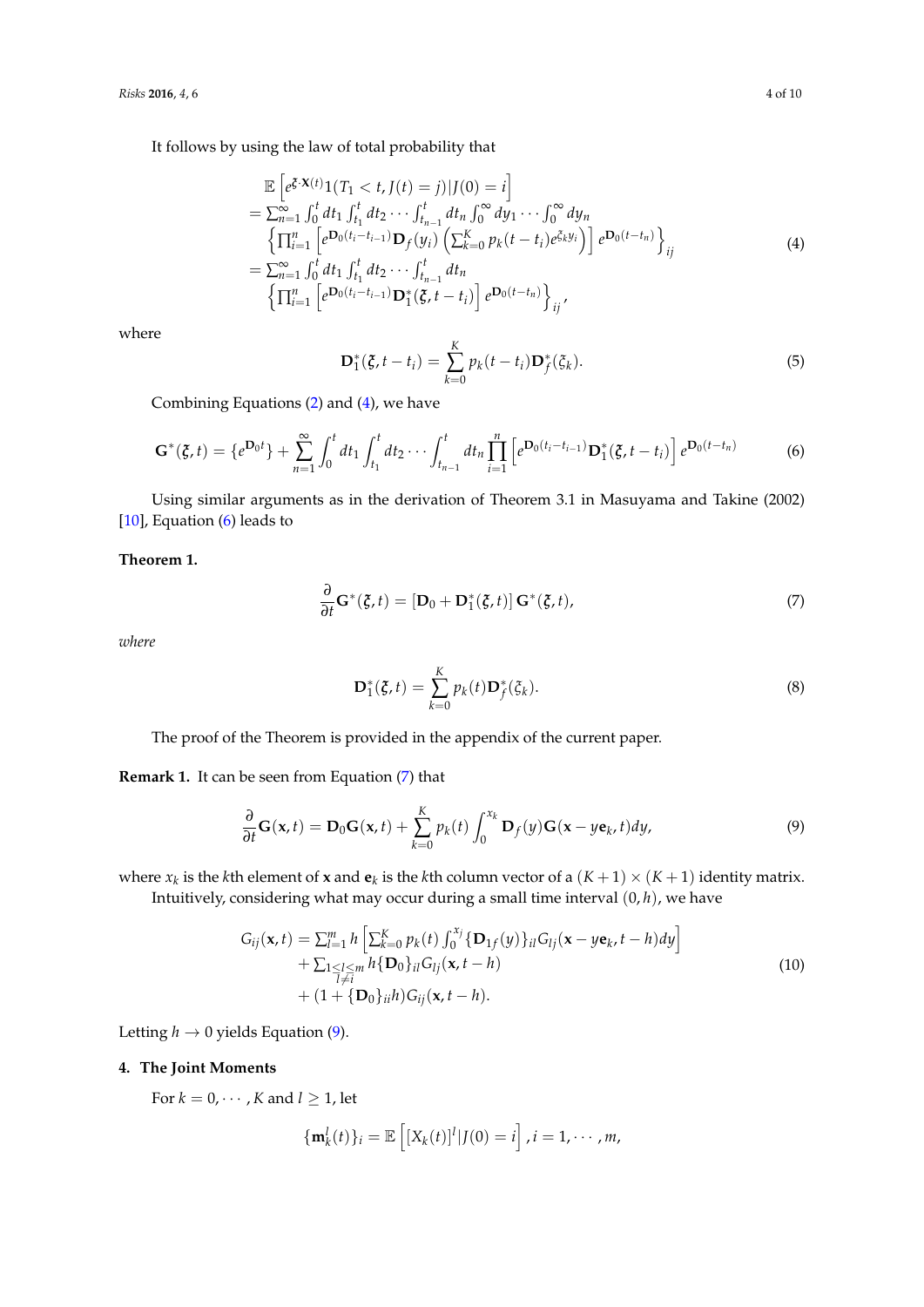be the *l*th moment of  $X_k(t)$  conditional on  $J(0) = i$ . Let  $\mathbf{m}_k^l(t)$  denote the vector of conditional moments with the *i*th element being  $\{\mathbf{m}_k^l(t)\}_i$ . Let  $\mathbf{m}_k(t)$  denote  $\mathbf{m}_k^1(t)$ .

Then, differentiating both sides of Equation [\(7\)](#page-3-2) with respect to *ξ<sup>k</sup>* and rearranging, we obtain for  $k = 0, 1, \cdots, K$ 

<span id="page-4-2"></span>
$$
\frac{d}{dt}\mathbf{m}_k^l(t) = \mathbf{D}\mathbf{m}_k^l(t) + p_k(t) \sum_{i=1}^l \begin{pmatrix} l \\ i \end{pmatrix} \mathbf{D}_{\mu,i}\mathbf{m}_k^{l-i}(t),
$$
\n(11)

where

$$
\mathbf{m}_k^0(t) = e^{Dt}\mathbf{e} = \mathbf{e}
$$

and  $\mathbf{D}_{\mu,i}$  is a matrix with *ab*th element  $\{\mathbf{D}_1\}_{ab}\times \mu_{ab}^{(i)}$  for  $1\leq a,b\leq m.$ 

In particular,

$$
\frac{d}{dt}\mathbf{m}_k(t) = \mathbf{D}\mathbf{m}_k(t) + p_k(t)\mathbf{D}_{\mu,1}\mathbf{e},\tag{12}
$$

which has the solution

$$
\mathbf{m}_k(t) = e^{\mathbf{D}t} \int_0^t p_k(s) e^{-\mathbf{D}s} \mathbf{D}_{\mu,1} \mathbf{e} \, ds. \tag{13}
$$

For  $k_1, k_2 = 0, 1, \cdots$  ,  $K, k_1 \neq k_2$ , and  $l_1, l_2 \geq 0$ , let  $\mathbf{m}_{k_1, k_2}^{l_1, l_2}$  $\int_{k_1,k_2}^{k_1,k_2}(t)$  be a vector having the *i*th element

$$
\{\mathbf{m}_{k_1,k_2}^{l_1,l_2}(t)\}_i = \mathbb{E}\left[ [X_{k_1}^{l_1}(t)X_{k_2}^{l_2}(t)]|J(0) = i \right], i = 1,\cdots,m.
$$

Then by differentiating both sides of Equation [\(7\)](#page-3-2), we have

<span id="page-4-0"></span>
$$
\frac{d}{dt}\mathbf{m}_{k_1,k_2}^{(l_1,l_2)}(t) = \mathbf{D}\mathbf{m}_{k_1,k_2}^{l_1,l_2}(t) + \sum_{(i,j)>0}^{l_1,l_2} \begin{pmatrix} l_1 \\ i \end{pmatrix} \begin{pmatrix} l_2 \\ j \end{pmatrix} \mathbf{D}_{\mu,k_1,k_2}^{i,j} \mathbf{m}_{k_1,k_2}^{l_1-i,l_2-j}(t),\tag{14}
$$

where  $\mathbf{D}_{u}^{i,j}$  $\frac{d}{dt}i,j_{\mu,k_1,k_2} = \frac{\partial^{i+j} \mathbf{D}_1^*(\boldsymbol{\xi},t)}{\partial \zeta_i^i \partial \zeta_i^j}$  $∂ξ<sup>i</sup><sub>k<sub>1</sub></sub>$   $∂ξ<sup>j</sup><sub>k<sub>2</sub></sub>$  $|\xi_0$ ,ξ<sub>1</sub>,...,ξ<sub>K</sub>=0·

Noticing that by Equation  $(8)$ ,

$$
\mathbf{D}_{\mu,k_1,k_2}^{i,j} = \begin{cases} 0 & \text{if } i > 0 \text{ and } j > 0 \\ p_{k_1}(t)\mathbf{D}_{\mu,i} & \text{if } i > 0 \text{ and } j = 0 \\ p_{k_2}(t)\mathbf{D}_{\mu,j} & \text{if } i = 0 \text{ and } j > 0 \end{cases}.
$$

So Equation [\(14\)](#page-4-0) can be simplified to

<span id="page-4-1"></span>
$$
\frac{d}{dt}\mathbf{m}_{k_1,k_2}^{l_1,l_2}(t) = \mathbf{D}\mathbf{m}_{k_1,k_2}^{l_1,l_2}(t) + \sum_{i=1}^{l_1} \begin{pmatrix} l_1 \\ i \\ j \end{pmatrix} p_{k_1}(t) \mathbf{D}_{\mu,i} \mathbf{m}_{k_1,k_2}^{l_1-i,l_2}(t) + \sum_{j=1}^{l_2} \begin{pmatrix} l_2 \\ j \end{pmatrix} p_{k_2}(t) \mathbf{D}_{\mu,j} \mathbf{m}_{k_1,k_2}^{l_1,l_2-j}(t).
$$
\n(15)

In particular, let  $\mathbf{m}_{k_1, k_2}(t)$  denote  $\mathbf{m}_{k_1, k_2}^{1,1}$  $\int_{k_1,k_2}^{1,1}(t)$ , then it satisfies

$$
\frac{d}{dt}\mathbf{m}_{k_1,k_2}(t) = \mathbf{D}\mathbf{m}_{k_1,k_2}(t) + p_{k_1}(t)\mathbf{D}_{\mu,1}\mathbf{m}_{k_2}(t) + p_{k_2}(t)\mathbf{D}_{\mu,1}\mathbf{m}_{k_1}(t).
$$
\n(16)

**Remark 2.** Let  ${\bf m}_{IBNR}^l(t)$ *<sub>i</sub>* be the *l*th moment of the amount of IBNR claims conditional on  $J(0) = i$ . Since  $S_{IBNR} = \{1, \cdots, K_1\}$ , we have

$$
\{\mathbf{m}_{IBNR}^l(t)\}_i = \mathbf{E}\left[\left(\sum_{k=1}^{K_1} X_k(t)\right)^l | J(0) = i\right].
$$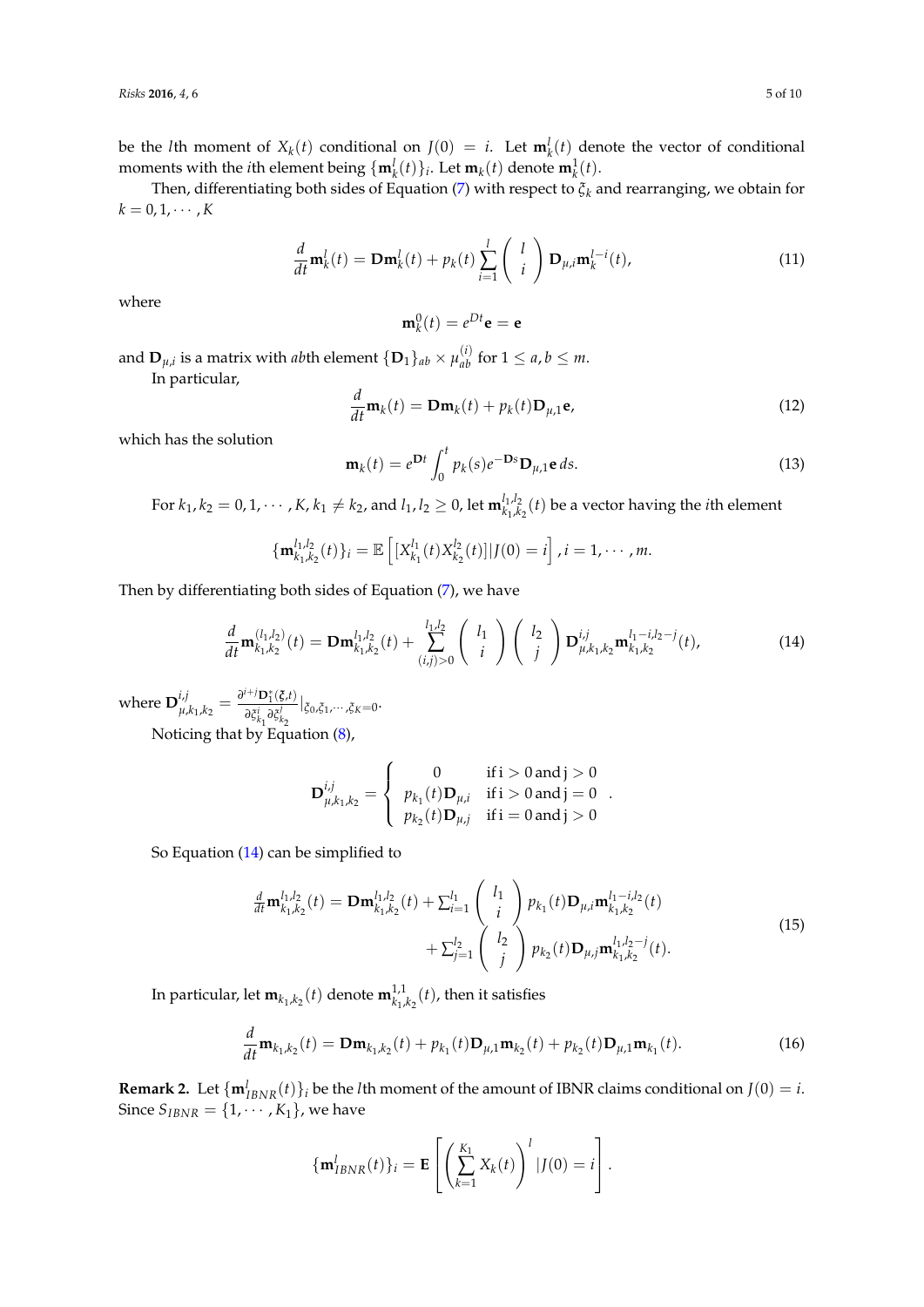This can be calculated by making use of formula [\(15\)](#page-4-1).

The unconditional moments of  $X(t)$  are obtained by pre–multiplying the vector of conditional moments by the initial distribution  $\gamma$  of the claim arrival process. When the claim arrival process is stationary, *i.e.*,  $\gamma = \pi$ , the calculation of the unconditional moments simplifies because  $\pi$ **D** = **0** and if we pre–multiply the moment formulas [\(11\)](#page-4-2) and [\(15\)](#page-4-1) by  $\pi$ , the first term on right hand side of the equations becomes zero. Particularly, for the first moments, we have that

$$
\frac{d}{dt}\pi \mathbf{m}_k(t) = p_k(t)\pi \mathbf{D}_{\mu,1}\mathbf{e},\tag{17}
$$

which gives the simple formulas

$$
\pi \mathbf{m}_{k}(t) = \int_{0}^{t} p_{k}(\tau) d\tau \pi \mathbf{D}_{\mu,1} \mathbf{e}
$$
  
= 
$$
\int_{0}^{t} \beta e^{\mathbf{T}\tau} \mathbf{e}_{k} d\tau \pi \mathbf{D}_{\mu,1} \mathbf{e}
$$
  
= 
$$
\beta \mathbf{T}^{-1} (e^{\mathbf{T}t} - \mathbf{I}) \mathbf{e}_{k} \pi \mathbf{D}_{\mu,1} \mathbf{e}, \text{ for } k = 1, \cdots, K,
$$
 (18)

and

$$
\boldsymbol{\pi}\mathbf{m}_0(t) = \left(t - \boldsymbol{\beta}\mathbf{T}^{-1}(e^{\mathbf{T}t}-\mathbf{I})\mathbf{e}\right)\boldsymbol{\pi}\mathbf{D}_{\mu,1}\mathbf{e}.
$$

When  $t \to \infty$ , we have for  $k = 1, \dots, K$ ,

$$
\pi \mathbf{m}_{k}(t) \rightarrow (-\beta \mathbf{T}^{-1} \mathbf{e}_{k})(\pi \mathbf{D}_{\mu,1} \mathbf{e}), \qquad (19)
$$

where the term −*β***T** <sup>−</sup>1**e***<sup>k</sup>* is in fact the expected amount of time a claim stays in stage *k* before settlement (absorption).

<span id="page-5-0"></span>**Remark 3.** Let  $\mathbf{m}^l(t)$  denote the vector of conditional moments of the total amount of incurred claims during (0, *t*], regardless of the claim reporing/handling status. Then it can be calculated by setting  $p_k(t) = 1$  in equation [\(11\)](#page-4-2). In the equilibrium case, we have that  $\pi \mathbf{m}(t) = \pi \mathbf{D}_{\mu,1}$ e $t$ . This result will be used in the next section.

**Remark 4.** Similar to Section 8 of Ramaswami and Neuts (1980) [\[9\]](#page-9-8), it can be shown that when  $t \to \infty$ , the distribution of  $\mathbf{X}_k(t)$ ,  $k \in \{S_{IBNR} \cup S_{RBNS}\}\)$  has an asymptotical limit and the joint moments  $\mathbf{m}_{k_1,k_2}^{l_1,l_2}$  $\{k_{1},k_{2}\}(t)$  for  $k_{1},k_{2}$  ∈  $\{S_{IBNR} \cup S_{RBNS}\}$  converges to a finite vector. This fact is actually illustrated in the numerical examples in the next section.

**Remark 5.** Since the calculation of the joint moments of  $X(t)$  only requires the moments of the claim sizes – the exact form of the claim size distribution is not needed. In the following numerical examples, exponential claim sizes are assumed for presentational convenience only.

#### **5. Numerical Examples**

This example considers three cases of the claim arrival process and illustrates how they affect the moments of the amount of IBNR and RBNS claims and their dependency. In the following, a random variable following an exponential distribution with rate  $\lambda$  is said to follow an  $Exp(\lambda)$  distribution.

**Case 1**: Claims arrive according to a Poisson process with inter claim arrival times following an *Exp*(140) distribution. The claim sizes follow an *Exp*(140/190) distribution. In terms of the MAP representation, we have

$$
\gamma = 1
$$
,  $D_0 = -140$  and  $D_1 = 140$ .

**Case 2**: The claims arrive according to a Markov modulated Poisson process and claim sizes are modulated by the states of the underlying Markov process. Specifically, assume that an external environment evolves according to a continuous time Markov chain  ${E(t)}_{t>0}$  with a state space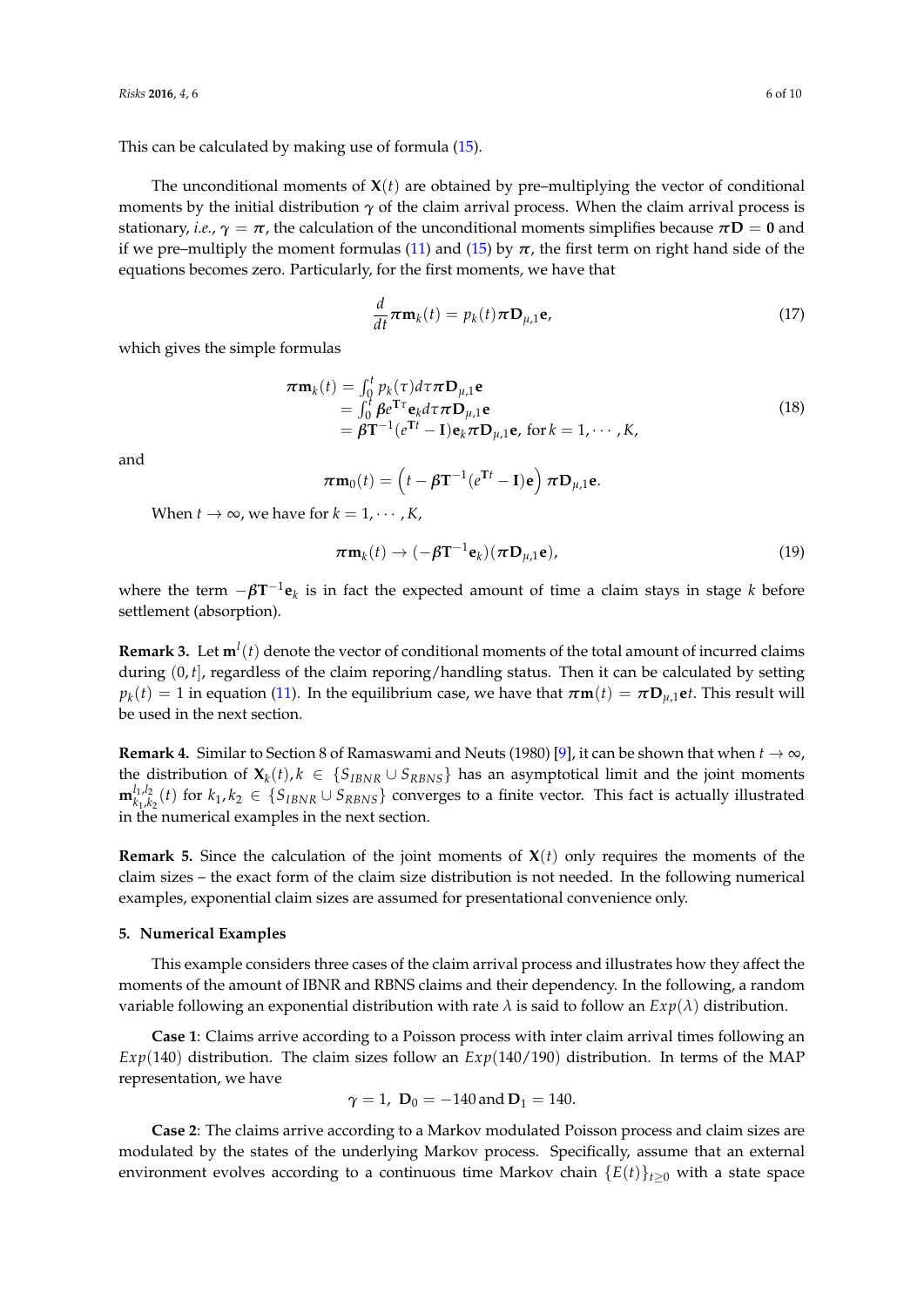{*N*, *R*}, where the two elements standing for normal and risky environment respectively. The environment process is assumed to have the infinitesimal generator

$$
Q = \left(\begin{array}{cc} -\sigma_1 & \sigma_1 \\ \sigma_2 & -\sigma_2 \end{array}\right),
$$

where  $\sigma_1 = 1$  and  $\sigma_2 = 9$ . The equilibrium distribution of the environment states is given by  $\pi = [0.9, 0.1]$ , which means that in the long run, with 90% chance, the environment is normal and with 10% chance the environment is risky. In the normal environment *N*, the claim occurrence rate is  $\lambda_N = 100$  and the claim sizes follow an  $Exp(1)$  distribution. In the risky environment *R*, the claim occurrence rate is  $\lambda_R = 500$  and the claim sizes follow an  $Exp(1/2)$  distribution.

Assuming that the claim arrival process is stationary, the MAP representation is given by

$$
\gamma = \pi = [0.9, 0.1],
$$
  $\mathbf{D}_0 = \begin{bmatrix} -101 & 1 \\ 9 & -509 \end{bmatrix}$  and  $\mathbf{D}_1 = \begin{bmatrix} 100 & 0 \\ 0 & 500 \end{bmatrix}$ .

**Case 3**: This case is similar to Case 2, but with different parameter values. Here it is assumed that the environment process has state space  $\{N, R\}$  and have the infinitesimal generator

$$
Q=\left(\begin{array}{cc}-\sigma_1 & \sigma_1\\ \sigma_2 & -\sigma_2\end{array}\right),\,
$$

where  $\sigma_1 = 4$  and  $\sigma_2 = 6$ . So the equilibrium distribution of the environment states is given by  $\pi = [0.6, 0.4]$ . In the normal environment *N*, the claim occurrence rate is  $\lambda_N = 100$  and the claim sizes follow an *Exp*(1) distribution. In the risky environment *R*, the claim occurrence rate is  $\lambda_R = 162.5$ and the claim sizes follow an *Exp*(1/2) distribution.

Assuming that the claim arrival process is stationary, the MAP representation is given by

$$
\gamma = \pi = [0.6, 0.4],
$$
  $\mathbf{D}_0 = \begin{bmatrix} -104 & 4 \\ 6 & -168.5 \end{bmatrix}$ , and  $\mathbf{D}_1 = \begin{bmatrix} 100 & 0 \\ 0 & 162.5 \end{bmatrix}$ .

For all three cases, the expected values of the amount of claims incurred in the time interval (0, 1] are the same and have the value  $\pi \mathbf{D}_{\mu} \mathbf{e} = 190$ .

The parameter values for the environment process in Case 2 and 3 are designed to study how the environment affects the claim incurring and reporting process. In general, assuming  $\sigma_2 > \sigma_1$ , then a large ratio  $\sigma_2/\sigma_1$  indicates that the arrival process is "bursty" and thus more volatile. See for example, Neuts and Li (1997) [\[11\]](#page-9-10) for a discussion of the burstiness of Markovian arrival processes. With the above setup, The standard deviations (SD) of the amount of claims incurred in the time interval (0, 1] were calculated using the method pointed out in remark [3](#page-5-0) and their values are found to be 22.7, 117, and 53.2 for case 1, 2 and 3 respectively. Obviously, the claim arrival process of case 2 is the most volatile and case 1 is the least volatile.

In all three cases, the claim reporting/handling process  $I(t)$  is assumed to have three states  $S = \{0, 1, 2\}$ , with  $S_{IBNR} = \{1\}$ ,  $S_{RBNS} = \{2\}$  and  $S_S = 0$ . Therefore, both the time from claim occurrence to reporting and the time from claim reporting to settlement follow Exponential distributions. Assuming that they have rate 1/5 and 1 respectively, then we have

$$
\mathbf{T} = \left( \begin{array}{cc} -0.2 & 0.2 \\ 0 & -1 \end{array} \right).
$$

A claim has to be reported before being handled, so  $\beta = [1, 0]$ .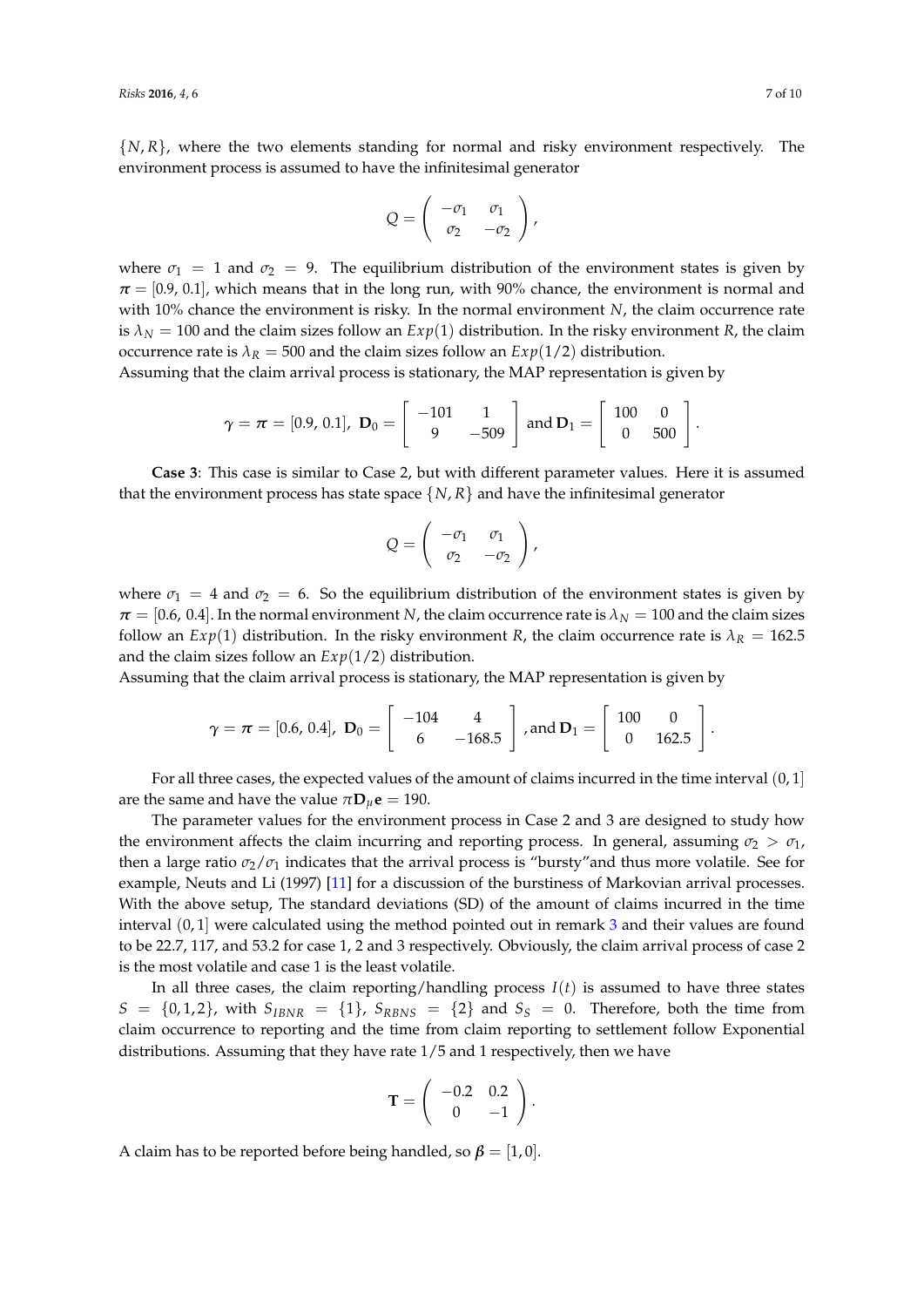The mean, standard deviation and the coefficient of variation of the amount of the IBNR, RBNS and Settled claims for the three cases are computed using the formulas developed in Section 4. The values are plotted in Figure [1,](#page-7-0) from which it can be seen that the mean amount of IBNR, RBNS and Settled claims coincide in the three cases, however the standard deviations and the values of the coefficient of variation are very different. For case 1, IBNR and RBNS losses are independent because of the Poisson arrival assumption. However, as shown in Figure [2,](#page-8-0) the amount of IBNR and RBNS claims in case 2 and 3 are correlated, with the correlation affected by the burstiness of the claim arrival process.

<span id="page-7-0"></span>

**Figure 1.** Moments of the claims in different stages.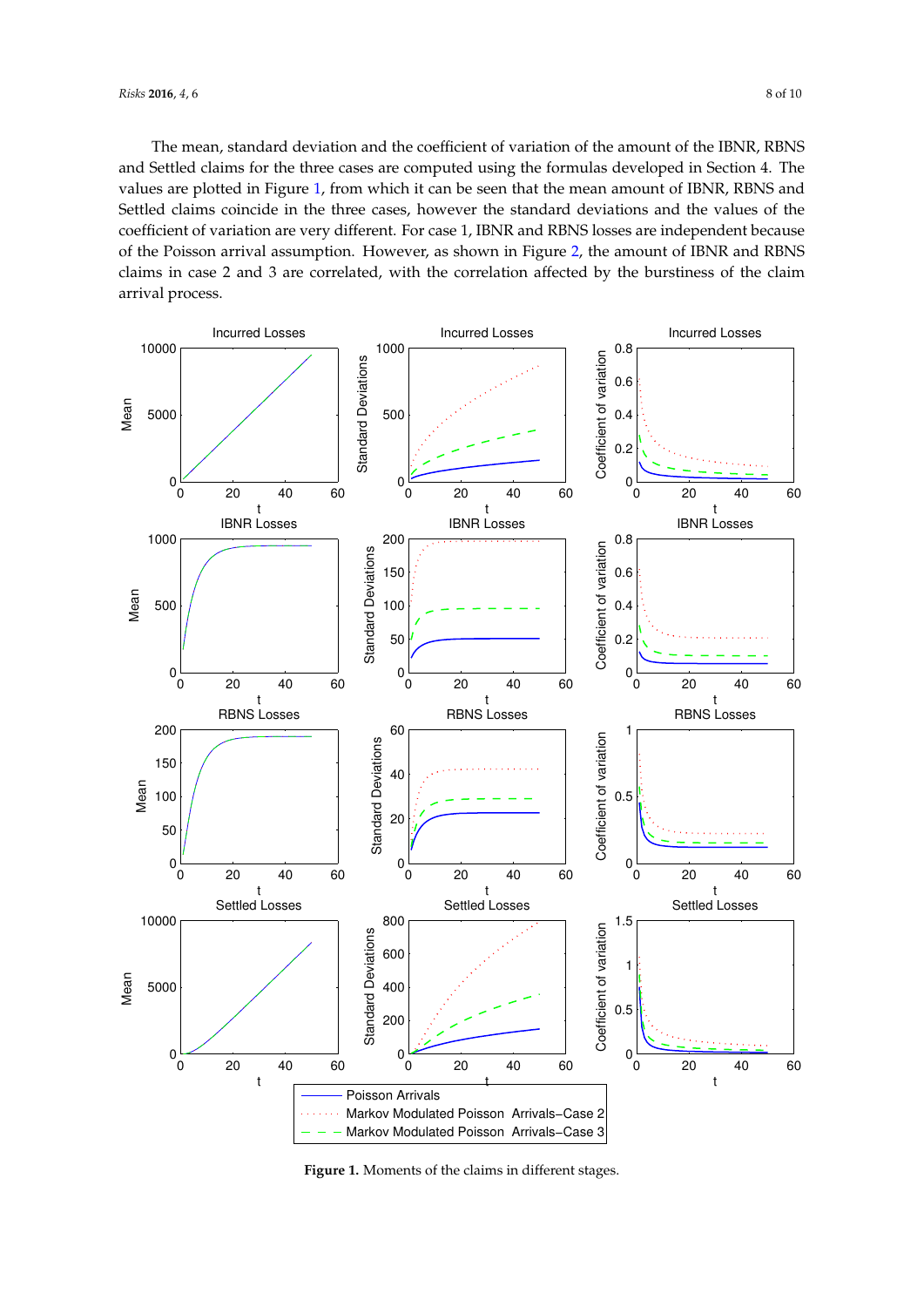<span id="page-8-0"></span>

**Figure 2.** Correlation between Incurred But Not Reported (IBNR) and Reported But Not Settled (RBNS) claims.

#### **6. Conclusion and Discussions**

In this paper, we propose and analyze a model of insurance claim occurrence, reporting and handling process based on Markovian arrival processes. This model generalizes the commonly used models assuming Poisson claim arrivals. It enables us to evaluate how the claim occurrence process may affect the volatilities and interdependencies of the amount claims in different stages of the loss reporting/handling process.

The model can be generalized in many ways. For example, in the current model, the claim severity is fixed at the time when it occurs and are independent of the claim reporting and setting process, the full amount is paid when a claim is settled. However, in reality, claim severity could change during the claim settling process due to reassessment. In fact, in the model introduced by Huynh *et al.* (2015) [\[12\]](#page-9-11), it is assumed that the claim size may change during the claim setting (investigation) process. The Markovian model proposed in this paper could be generalized to consider this. For example, one could assume that each claim of size *y* is modified by a random factor  $V_y$  with distribution function  $f_{V_y}$  during its stay in the RBNS phases. With such modifications, Equation [\(3\)](#page-2-1) becomes

$$
\mathbb{E}\left[e^{\xi \cdot \mathbf{X}(t)}|N(t) = n, \text{ and for } i = 1, \cdots n, T_i = t_i, Y_i = y_i\right] \n= \prod_{i=1}^n \left(\sum_{k \in S_{IBNR}} p_k(t - t_i)e^{\xi_k y_i} + \sum_{k \in S_{RBNS} \cup S_S} p_k(t - t_i)e^{\xi_k y_i V_{y_i}}\right).
$$
\n(20)

Thus Equation [\(8\)](#page-3-4) becomes

$$
\mathbf{D}_{1}^{*}(\boldsymbol{\xi},t) = \sum_{k \in S_{IBNR}} p_{k}(t)\mathbf{D}_{f}^{*}(\xi_{k}) + \sum_{k \in S_{RBNS} \cup S_{S}} p_{k}(t) \int \int \mathbf{D}_{f}(y_{i}) e^{\xi_{k}y_{i}v} f_{V_{y_{i}}(v)dvdy_{i}}.
$$
(21)

With this, the calculation of the moments can be carried out is a similar way as in Section 4.